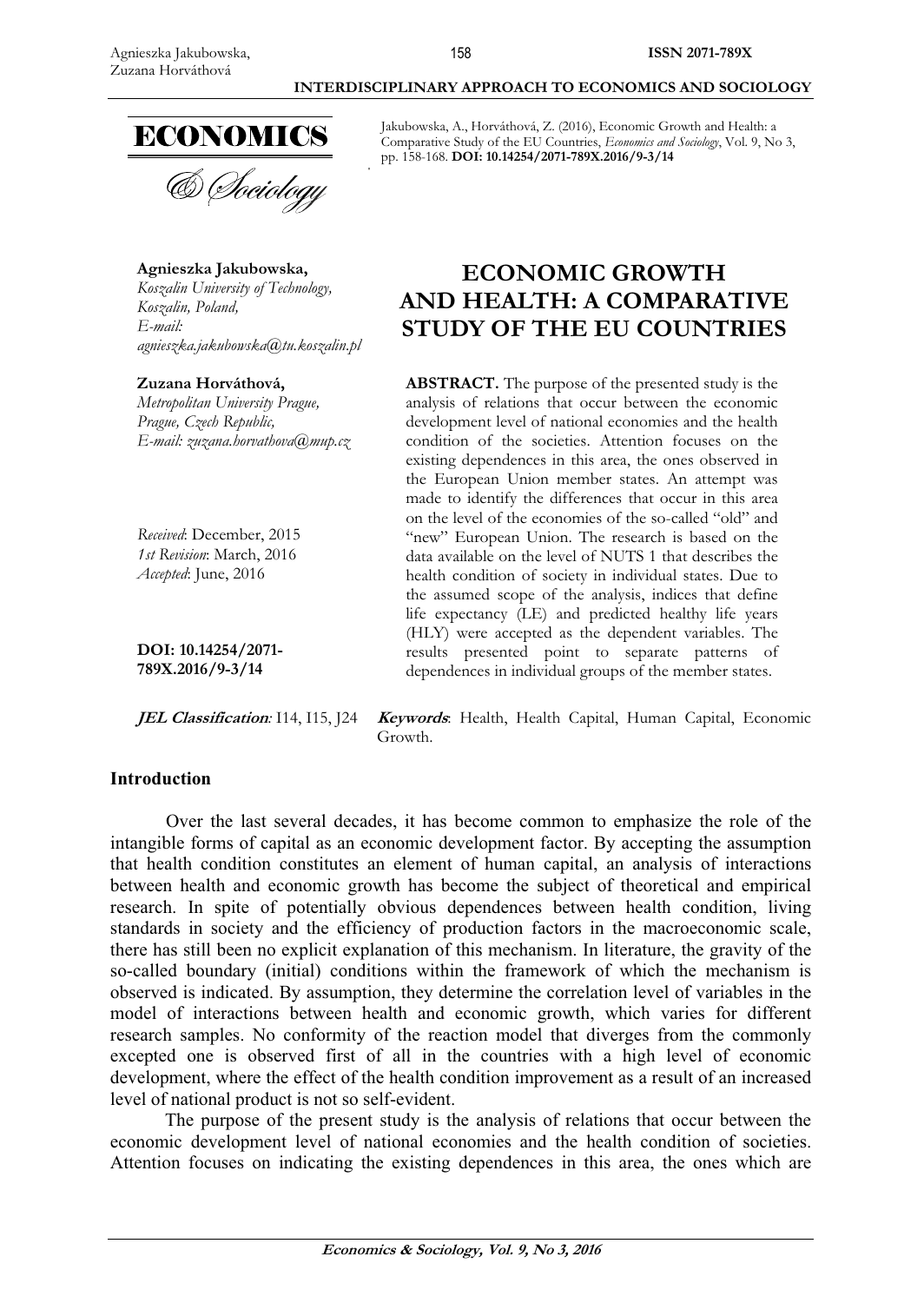observed in the European Union member states. An attempt is made to identify differences that occur in this area on the level of the economies of the so-called "old" and "new" European Union.

The research was based on the data available on the level of NUTS 1 that describes the health condition of society in individual states. Due to the assumed scope of the analysis, indices that define life expectancy (LE) and predicted healthy life years (HLY) were accepted as the dependent variables. In the assessment of the impact of production capacities on "the capital of health" of the economies examined, an index of structure was used that determines the participation of predicted healthy life years in life expectancy. In the research into relations, a regression analysis was used, and an assessment was performed of the degree of correlation between the domestic per capita product level and the level of the dependent variables that describe the health condition of society in the EU economies examined. Due to the accepted scope of analysis, the empirical data used was obtained from the databases of the World Bank, the *World Health Organization (WHO)* and Eurostat.

# **1. Health and income: potential links**

The results of theoretical and empirical analysis presented in the literature point to a bidirectional relation between health and the national income level. An increase of the health "resource", similarly as an increase of human capital, constitutes both the cause and the consequence of the economic growth in a given state. The mechanism of the impact of economic growth on the health of population seems obvious: an increase of the national income level potentially determines a higher health spending level, greater possibilities of education and better food quality. Preston (1975) was one of the first ones to examine this relation. He acknowledged that the domestic per capita income is an index of the total value of final products manufactured in a given economy per capita in a specified period of time. As a consequence, there are no reasons to expect a direct influence of this parameter on the level of the health (mortality) of society. Income should be treated as a measure of the pace of an introduction of new products and services in the sector of households and enterprises. Its influence is indirect: a higher income offers a possibility of a real increase of the consumption of such elements that have an influence on health as food, accommodation, public and private healthcare, education, research connected with an improvement of health condition (Preston, 1975). The positive effects of the impact of a growing income on the health condition of population were confirmed in research by Martin *et al.* (2008), Weil (2005), Bloom, Canning (2008).

The multiple impact of health on the human capital productivity constitutes one of fundamental problems in the measurement of the impact (Jakubowska, 2016). An increase of the productivity human capital expenditures leads to a growth of incomes, and thereby it allows an improvement both of the quality of nutrition and an access to health care services. On the other hand, low employment rate among people with disabilities continues is still a significant problem (Kopycińska  $&$  Kryńska, 2016).

However, one needs to pay attention to the fact that an increase of income can also be accompanied by effects that have a negative impact on the level of health. These include the following: environmental pollution, addictives, improper nutrition and lack of physical activeness. As a consequence of this approach, an assumption is to be accepted that while meeting specified boundary conditions, a negative relation can be observed between the economic growth and the aggregated level of the health of society. The occurrence of a specified effect in the area of an improvement of the health condition of society (especially in the case of developed countries) is therefore determined by the way in which additional income is used. However, it is characteristic that in countries with relatively good initial health conditions, smaller additional health benefits are observed that result from an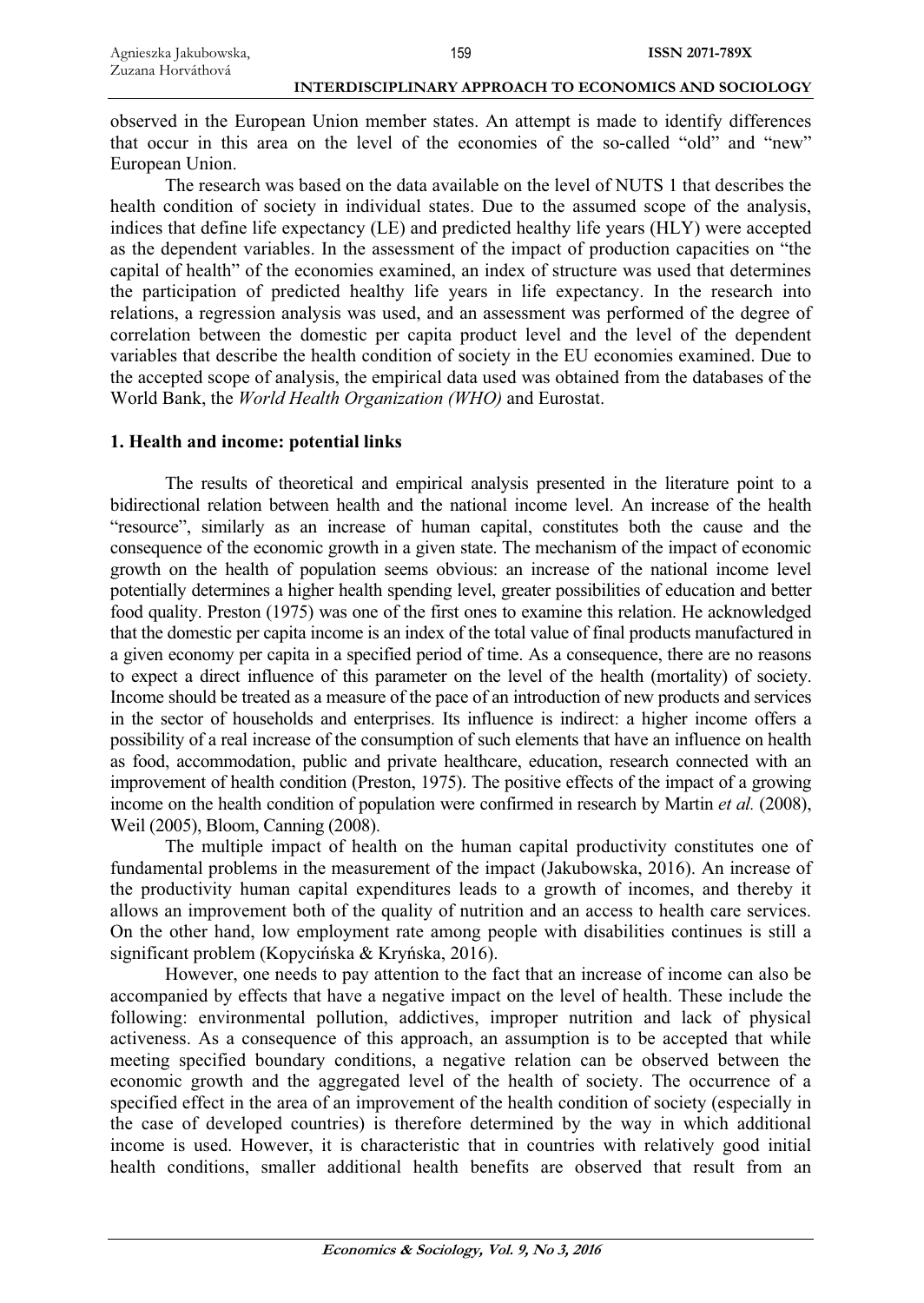improvement of economic conditions (Cutler *et al.*, 2006). If we recognize that there is a causal link here, one may talk about the activity of the law of the decreasing marginal productivity of the subsequent units of income in relation to additional benefits measured with an increase of the health potential.

Demonstrating the opposite causality, i.e. the mechanism of the impact of health on the level of national income, appeared to be a more complicated research objective. The literature of the subject provides contradictory evidence. Theoretically, health is an indicator of human capital and work productivity. Consequently, investments in health should be treated as investments in human capital, and so they should result in a higher income level. However, the results of the research conducted in this area do not provide explicit answers in this scope (Ashraf *et al.*, 2008; Aghion *et al.*, 2010).

Looking at the problem of interaction between health and economic growth points to several channels of impact. An approach based on endogenous growth models include the following main areas of impact:  $(1)$  increased productivity of employees as a result of an improvement of their health, (2) a reduction of the depreciation rate of aggregated abilities as an effect of lengthening of the average life expectancy, and (3) an increase of the effectiveness of teaching and a stimulation of innovative attitudes as a characteristic feature for healthy people (Howitt, 2005). However, in the case of many studies, there arises a problem of the endogeneity of this relation, the result being that the estimates presented are inaccurate and unreliable. Proving the causal effect of a positive correlation between the initial life expectancy value for the residents of a given state and its later economic growth is particularly troublesome (Bloom, 2009).

# **2. International perspective**

An analysis of the current data related to the level of the economic development of states and the health level of their residents confirms the evident connection between these parameters which are considered in the global scale and presented in literature. Potentially higher income determines a higher average life expectancy. Using the "Preston curve" concept, a relation was presented between the level of domestic per capita income and the life expectancy of populations for 120 states in the world (*Fig. 1*).



Figure 1. The relationship between gross national income (GNI) per capita on purchasing power parity (PPP) and life expectancy (LE), rich and poor countries, in 2013 *Source*: own study based on the data from Worldbank, http://data.worldbank.org/indicator, Access: 28.03.2016.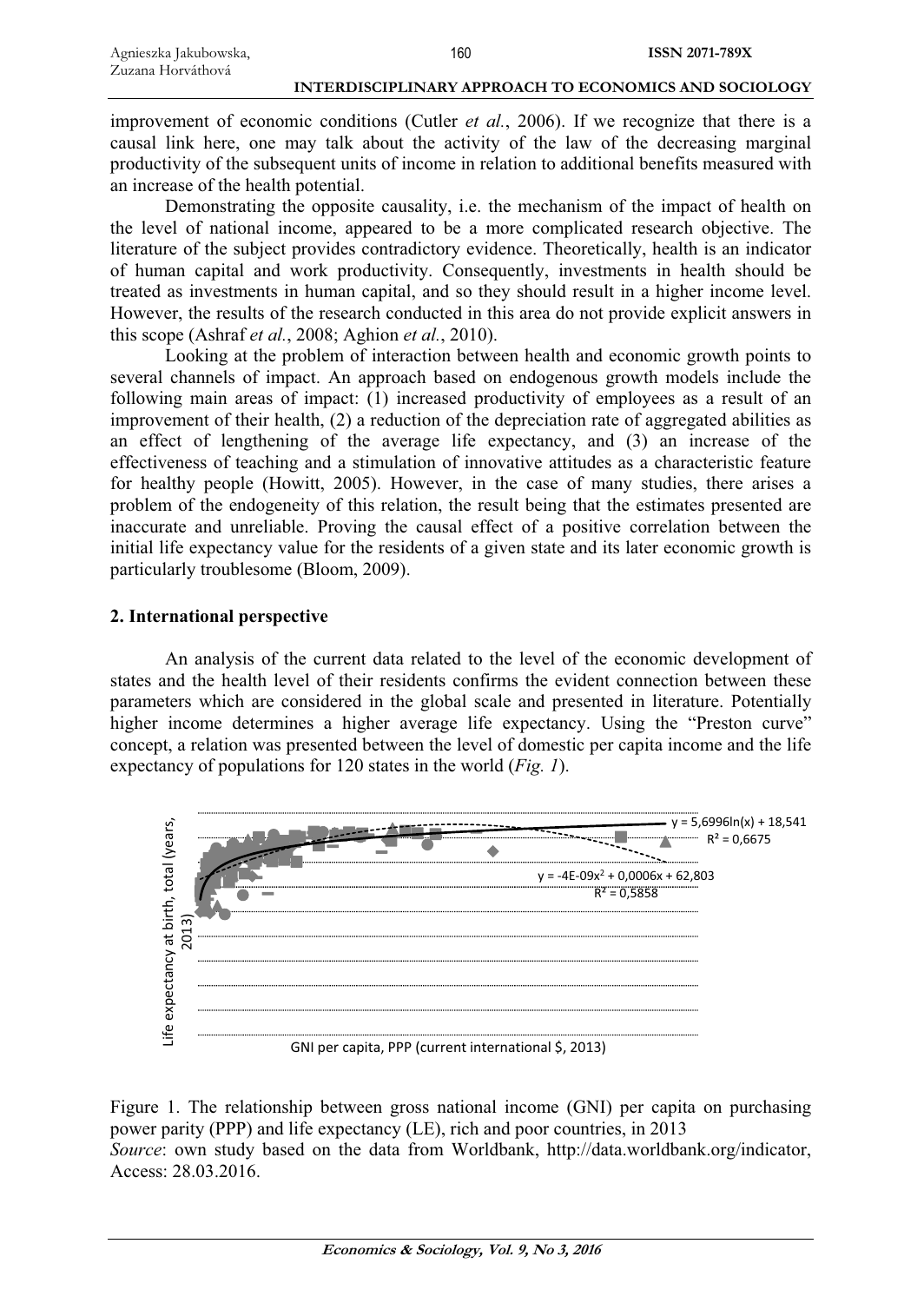The so-called "Preston curve", which was determined for the year 2013, confirms the continuing strong connection between the development level and the potential life expectancy in the case of countries with low income levels. An increased longevity is achieved here first of all by a reduction of the mortality of infants.

Based on an analysis of the course of the "Preston curve", one may at the same time determine the point that indicates such a level of per capita income beyond which it is to be recognized that marginal benefits from an increase of income are decreasing (the life expectancy growth in relation to the increase of the income level is less than proportional). Going beyond such a level of income is hence to be treated as the so-called "epidemiological transition". In those states which have gone beyond this point, a change is observed to the main causes of death: a high mortality of infants has been replaced with deaths connected with advanced age, and a high risk of contagious diseases is being outnumbered by chronic diseases. In developed countries, an improvement of the average life expectancy is the result of a reduction of the mortality of middle-aged people and seniors. However, an increase of life expectancy poses new challenges to national economies.

A change in the pattern of reactions observed in highly developed countries constitutes a separate aspect of the analysis. The determination of the "Preston curve" with the use of polynomial regression with only a slightly smaller degree of match  $(R^2=0.59)$  demonstrates that in the group of those states that achieve the highest levels of income, one may simply speak about a defined probability of the occurrence of a negative dependence between the higher income and the average life expectancy (*Fig. 1*). The dependences mentioned above were confirmed with an analysis of correlations between the variables examined. *Table 1* presents the calculated correlation coefficients for the countries under examination in the individual per capita income ranges.

Table 1. The correlation between income level (GNI per capita, PPP, 2013) and average life expectancy (LE, 2013), countries in the world by the level of income

|                      | Correlation coefficients |                  |                  |         |
|----------------------|--------------------------|------------------|------------------|---------|
|                      | <b>Below</b>             | From $20.000$ to | From $40.000$ to | Above   |
|                      | 20.000                   | 40.000           | 60.000           | 60.000  |
| GNI per capita (PPP) | 0.62                     | 0.63             | $-0.17$          | $-0.18$ |

*Source*: own study based on the data from Worldbank, http://data.worldbank.org/indicator, Access: 28.03.2016.

Kiuila and Mieszkowski (2007) claim that the biological deterioration of the health condition of society that is being observed in highly developed countries is a result of a significant increase of incidence rates for people aged over 65 years old. The deterioration of physical resistance in the old age period simultaneously reduces the impact of social and economic factors on the health condition and mortality. According to the estimates performed for the region of Europe (based on the index  $DALY - Disability$  Adjusted Life Years), it is chronic non-communicable diseases which are responsible for over 76% of all sicknesses that constitute most serious causes of the sickness load (Rudawska, 2013). Cardiovascular diseases, cancers, chronic respiratory system diseases and diabetes dominate in the group of these diseases (Topór-Mądry, 2011, p. 27).

Another question that requires a separate analysis is the relation of the growing number of the years of life in relation to the number of years lived in the so-called "health". In the case of developed countries, it is to be accepted that it is not the absolute length of one's life but the number of years lived in health that constitutes the actual determinant of the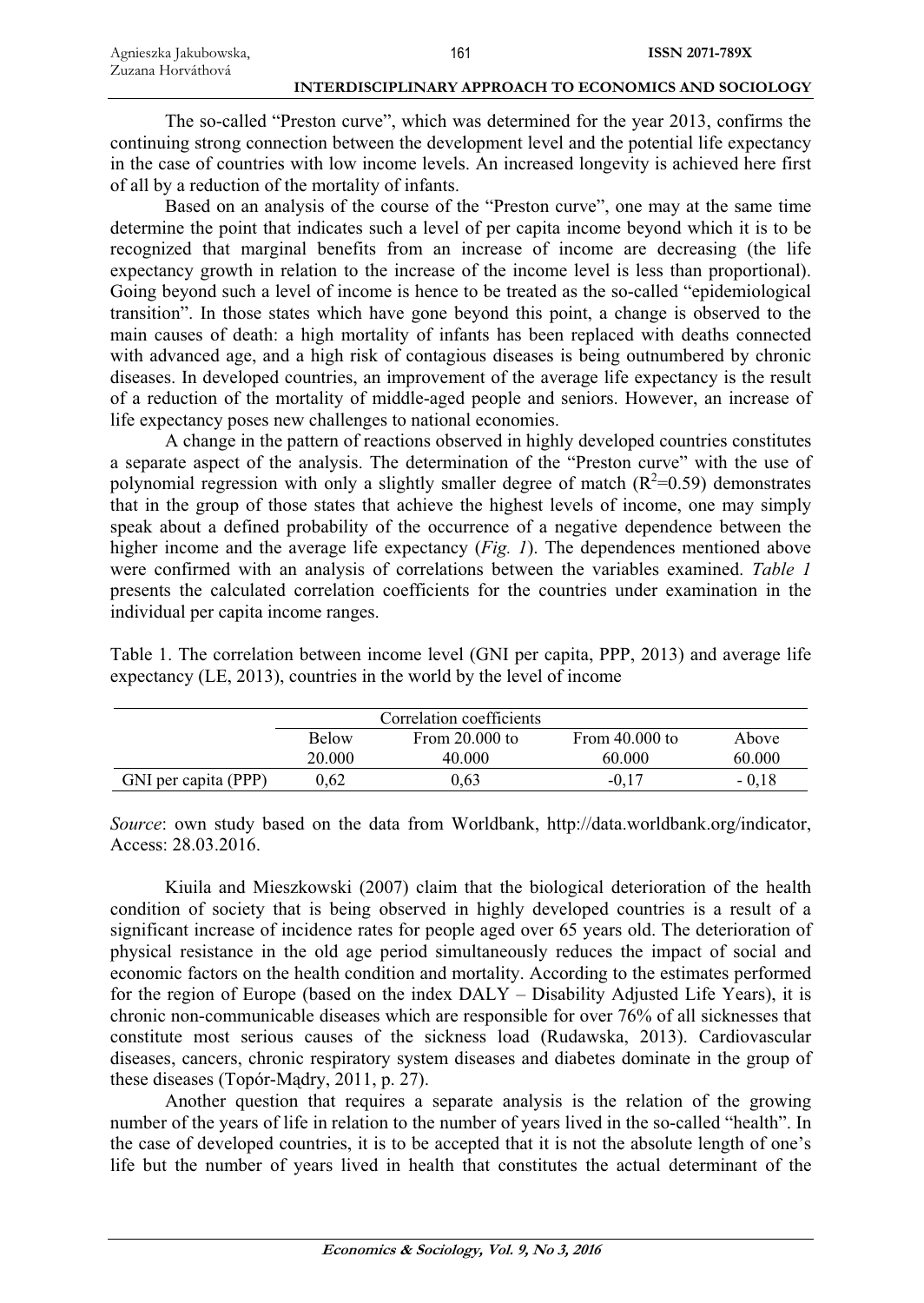labour market potential. An answer needs to be provided to the question as to whether in the case of individual economies an improvement of the health condition of society measured by the number of years lived in health is able to increase human capital productivity to level out the economic consequences of the increase of the number of people beyond retirement age and the resulting increased demand for expenses connected with healthcare. The effects of the impact of prosperity on the level of health measured with the expected number of healthy life years that are observed on the level of poor and rich world economies are presented in *Fig. 2*.



Figure 2. Life expectancy (LE), *Healthy Life Years* (*HLY*) in countries of different income groups, by World B Bank (in 20 13)

Source: own study based on the data from WHO, http://apps.who.int/gho/data/view.main.700, Access: 28.03.2016 6.

As it can be observed from  $Fig. 2$ , in spite of the statistically higher life expectancy in subsequent income groups, a declining percentage of healthy life years (in the group of countries with the highest income levels) is becoming problematic. For these economies, this means a smaller labour resource potential than it could be expected on the one hand, while on the other hand, this means growing treatment costs of the increasing number of seniors and an increasing share of people who are unfit for work in potential labour force reserves.

# **3. Research results: prospects for EU member states**

The question of the impact of the economic development level on the condition of health has not been explicitly defined on the level of the European Union. Research conducted in this area focuses chiefly on an analysis of the degree of the impact of social and economic factors on the health condition of society (Or, 2000; Chłoń-Domińczak et al., 2011). The results obtained confirm in relation to the group of EU states that higher risks of sickness and death concern people from groups with lower incomes and lower levels of education. The results presented contain no references concerning the patterns of reactions on the macroeconomic level, ones which would allow one to define benefits (or lack of these) following from the aggregated economic increase of the individual EU economies. It is to be assumed that in the case of these states, there will be no simple translation of the national income increase into a statistically longer healthy life of an average citizen.

The aim of the analysis presented below is to assess the effect of the impact of the economic development level of EU countries on the heath condition of society. Particular attention was drawn to the identification of the reaction model of countries from the so-called "new" Union, which will allow one to define the convergence degree of the EU area in this scope. The study used variables such as Gross Domestic Product per capita (GDP per capita, PPP), Life Expectancy (LE), Healthy Life *Years (HLY)* and Healthy Life Years at birth in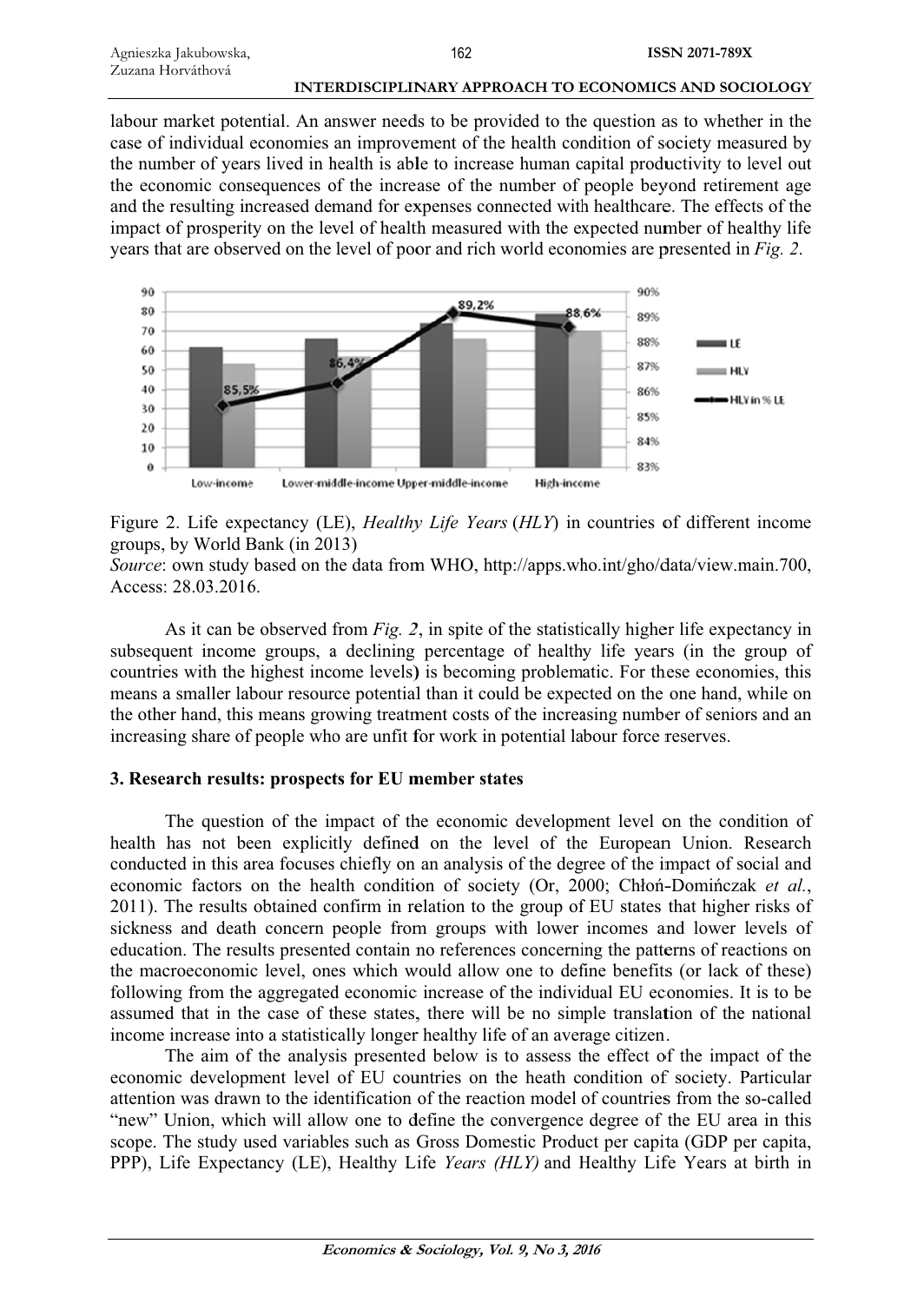percentage of the total Life Expectancy (HLY in % LE). Taking into consideration a high diversity of the variables examined considering the sex, it was justifiable to carry out the analyzes assumed individually for the groups of men and women. *Table 2* presents selected statistical data that describes the parameters examined in a group of the EU Member States.

|                             | Selected statistics   |      |       |         |         |                |       |
|-----------------------------|-----------------------|------|-------|---------|---------|----------------|-------|
|                             | GDP per<br>cap. (PPP) | LE   |       | $HLY^*$ |         | $HLY$ in $%LE$ |       |
|                             |                       | man  | woman | man     | woman   | man            | woman |
| Average                     | 25 1 25               | 76,5 | 82,5  | 61,1    | 61,7    | 79,9%          | 74,8% |
| Standard deviation          | 10 549                | 3,6  | 2,2   | 4,4     | 4,3     | 4,2%           | 4,9%  |
| Interval                    | 55 900                | 11,8 | 7,5   | 19,9    | 18.5    | 16,5%          | 19,8% |
| Min.                        | 12 000                | 68.5 | 78,6  | 51,7    | 54,2    | 73,5%          | 66,8% |
| Max.                        | 67 900                | 80,3 | 86,1  | 71,6    | 72,7    | $90.0\%$       | 86,6% |
| Q <sub>25</sub>             | 19 025                | 73,0 | 81,2  | 57,8    | 58,8    | 76,8%          | 71,4% |
| Mediana                     | 22 400                | 78,2 | 83,2  | 61,6    | 61,9    | 80,4%          | 74,8% |
| Q <sub>75</sub>             | 30 875                | 79.3 | 84,0  | 64,1    | 64,5    | 82,3%          | 77,4% |
| Coefficient of<br>variation | 42%                   | 4,8% | 2,6%  | $7.1\%$ | $6.9\%$ | 5,2%           | 6,6%  |
| N<br>.<br>$\cdots$          | 28                    | 28   | 28    | 28      | 28      | 28             | 28    |

Table 2. Selected statistics for the EU Member States (in 2013)

\* date for Finland, in 2012

*Source*: own study based on the data from Eurostat, http://ec.europa.eu/eurostat, Access: 20.02.2016.

The presented results of a descriptive characterization demonstrate that in spite of the conducted social and territorial cohesion policy, there is still a significant level of diversification in the EU area both in relation to the level of the gross per capita domestic product (GDP) obtained and the statistical life expectancy and healthy life years. In the group examined of member states, the level of the GDP obtained fluctuated from 12 thousand (Bulgaria) to 67.9 thousand USD (PPP) per capita (Luxembourg). The average life expectancy is also characterized by high diversification. It accepted values from 78.6 (Bulgaria) to 86.1 (Spain) of potential life years in the case of women, and from 68.5 (Lithuania) to 80.3 (Italy) in the case of men. The expected number of healthy life years fluctuated from 54.2 (Latvia) to 72.7 (Malta) years in the case of women and from 51.7 (Latvia) to 71.6 (Malta) in the case of men respectively. The relatively high level of diversification is also presented by the index that determines the share of healthy life years in relation to the overall expected number of the years of life. This index spanned from 66.8% (Finland) to 86.6% (Malta) for women and from 73.5% (Finland) to 90% (Malta) for men.

For the needs of the research foreseen aimed at an assessment of the convergence degree of the "old" and "new" European Union in the area of the reactions of national economies to an increase of income, two groups of states were distinguished: (1) states admitted to the EU before the year 2004 that represent highly developed economies with market traditions, and (2) countries accepted into the EU structure after the year 2004 that represent the economies of Middle and East Europe with political transformation experiences. Considering the specificity of the analyzes assumed, states were excluded with high deviations from the average in the parameters observed (Luxemburg: 245% of the average per capita GDP: was excluded from group 1) or those that failed to meet the substantive criterion (Cyprus and Malta were excluded from group 2). The results of an analysis of dependences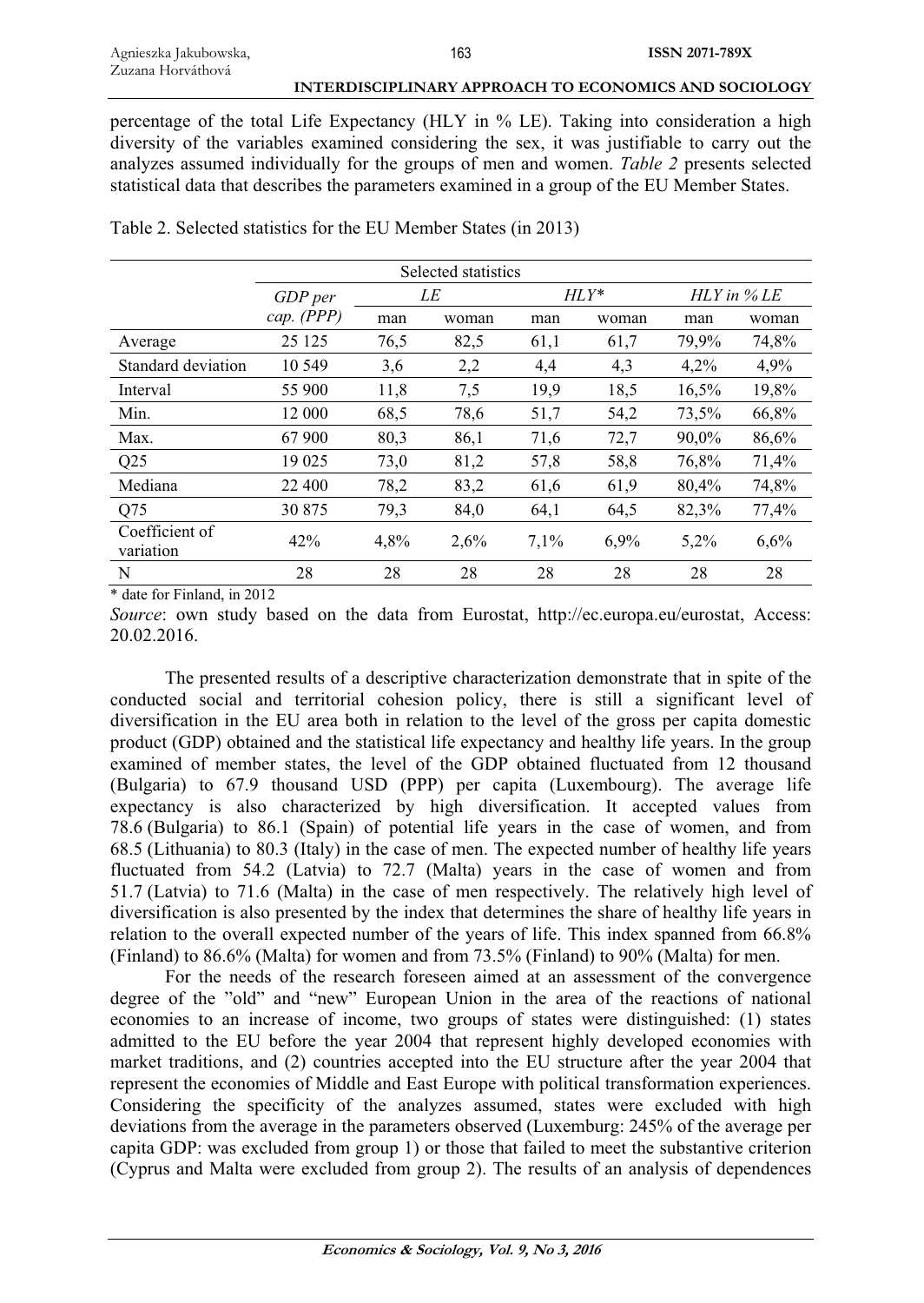between the life expectancy including healthy life years, and the level of the per capita domestic product for the distinguished groups of EU economies are presented in *Fig. 3* and *Fig. 4*.



Figure 3. The relationship between the Gross Domestic Product (GDP) per capita (PPP) and the Life Expectancy (LE) in the examined EU countries *Source*: own study based on the data from Eurostat, http://ec.europa.eu/eurostat, Access: 20.02.2016.



GDP per capita, in PPP

GDP per capita, in PPP

Figure 4. The relationship between the Gross Domestic Product (GDP) per capita (PPP) and the *Healthy Life Years* (*HLY*) in the examined EU countries

*Source*: own study based on the data from Eurostat, http://ec.europa.eu/eurostat, Access: 20.02.2016.

The results presented point to separate patterns of dependences in the individual groups of member states. Statistically significant relations occur in the case of the impact of GNP on the life expectancy of EU residents. However, they are fundamentally different in both groups examined. In the case of the countries of the so-called "old" European Union, a clear negative dependence is observed between the level of per capita domestic product and life expectancy. However, we observe other types of reactions in the group of the "new"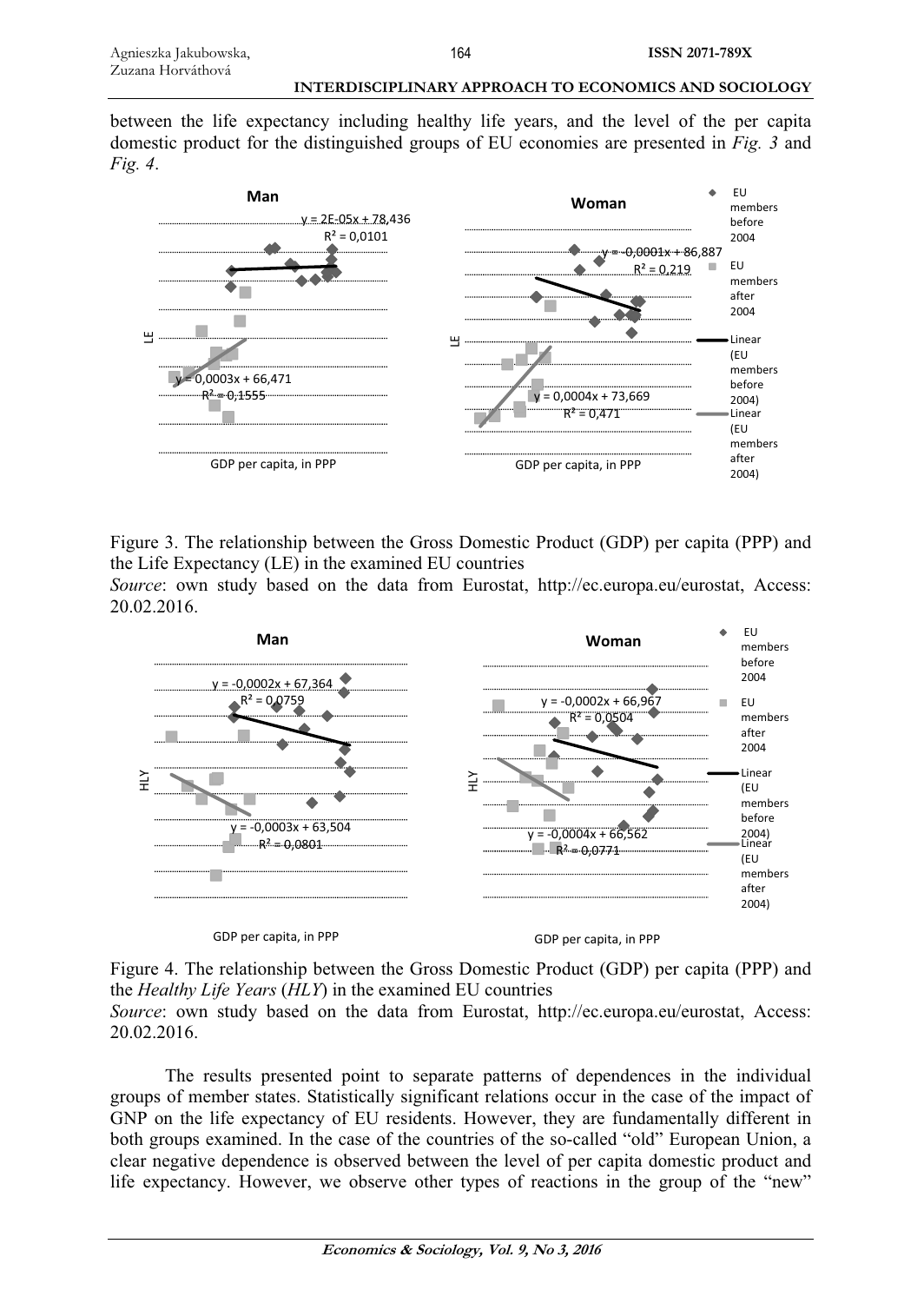| Agnieszka Jakubowska, | 165                                                   | <b>ISSN 2071-789X</b> |
|-----------------------|-------------------------------------------------------|-----------------------|
| Zuzana Horváthová     |                                                       |                       |
|                       | INTERDISCIPLINARY APPROACH TO ECONOMICS AND SOCIOLOGY |                       |

European Union countries, where a higher level of the potential length of life corresponds to a higher GDP level. At the same, we can see in *Fig. 3* the path of "catching up with" highly developed EU economies by Middle and East European countries.

The analysis of dependences between the level of income and the statistical number of potential healthy life years, which is presented in *Fig. 4*, demonstrates that in the case of both groups examined there occurs a negative dependence between these variables. Due to a relatively low adjustment of the linear regression model to the variables observed, it can be stated that there are a number of other factors that determine the healthy life years of EU residents. The fact is worrying that there is no positive translation of the high level of the domestic product achieved into a better health condition of society. In the case of both groups examined, no essential correlations between life expectancy and the estimated number of healthy life years (*Table 3*) were observed.

| EU members before 2004 |                                            |          |         |           |  |
|------------------------|--------------------------------------------|----------|---------|-----------|--|
|                        | HLY man<br>HLY woman<br>LE man<br>LE woman |          |         |           |  |
| GDP per capita (PPP)   | 0.10                                       | $-0.47$  | $-0.28$ | $-0.22$   |  |
| EU members after 2004  |                                            |          |         |           |  |
|                        | LE man                                     | LE woman | HLY man | HLY woman |  |
| GDP per capita (PPP)   | 0.39                                       | 0.69     | $-0.28$ | $-0.28$   |  |

Table 3. The correlation between selected coefficients

*Source*: own study based on the data from Eurostat, http://ec.europa.eu/eurostat, Access: 20.02.2016.

The unfavourable relation presented above between the domestic product level and the estimated number of healthy life years demonstrates that the so-called post-communist countries begin experiencing the negative effects of economic prosperity that translate into a biological deterioration of the condition of their populations. In the literature of the subject, it is emphasized that the sources of an intensification of negative effects are to be directly sought in an increased level of social inequalities (Marmot & Bobak, 2000; Deaton, 2003). From the perspective of the aggregated values, an answer is required to the question as to how much higher life expectancy translates into additional healthy life years. In an assessment of the macroeconomic effect, the so-called structural index that defines the percentage share of healthy life years in relation to life expectancy will be of a key significance. *Fig. 5* presents the distribution of this index for both groups examined.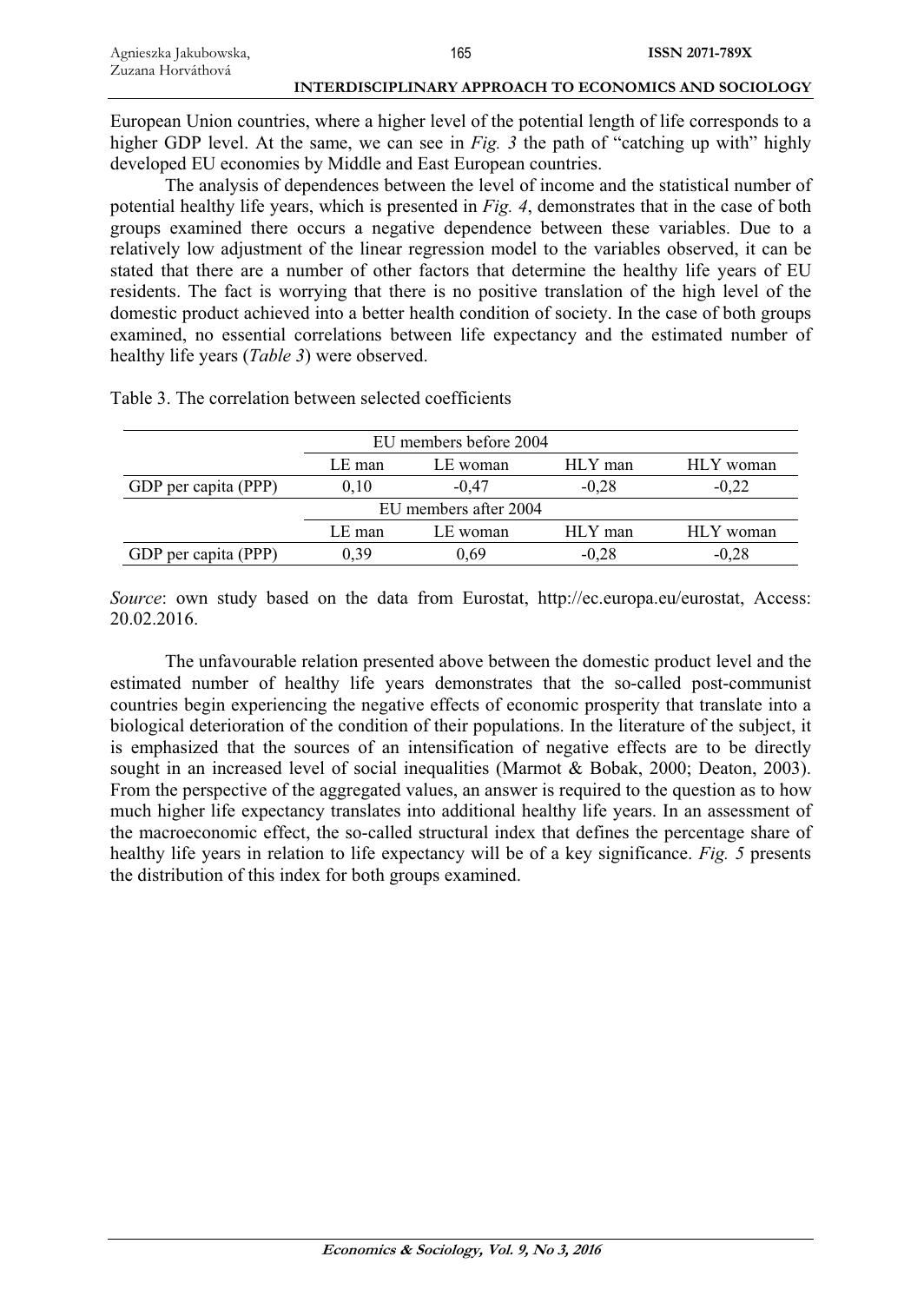

Figure 5. The relationship between the Gross Domestic Product (GDP) per capita (PPP) and the percentage share of Healthy Life Years in relation to Life Expectancy (HLY in % LE) in the examined EU countries

*Source*: own study based on the data from Eurostat, http://ec.europa.eu/eurostat, Access: 20.02.2016.

The dependences presented in the chart above confirm the unfavourable tendencies observed in the group of "new European Union" countries. Countries with higher domestic product levels statistically report a lower percentage share of healthy life years in the overall life expectancy number both in the case of women and men. As a consequence of this model of development, one may expect a decrease of the potential of "healthy" labour force resources in national economies, as well as a dynamic increase of budgetary burdens resulting from growing healthcare costs. In the case of the "old" European Union states, there is no statistically significant connection between the level income and the percentage of healthy life years (*Table 4*).

Table 4. The correlation between selected coefficients

|                      | $HLY$ in % LE          |       |                       |         |
|----------------------|------------------------|-------|-----------------------|---------|
|                      | EU members before 2004 |       | EU members after 2004 |         |
|                      | man                    | woman | man                   | woman   |
| GDP per capita (PPP) | -0.33                  |       | $-0.53$               | $-0.47$ |

*Source*: own study based on the data from Eurostat, http://ec.europa.eu/eurostat, Access: 20.02.2016.

# **Conclusions**

The analysis performed demonstrates that in the case of the richest countries, no existence of a dividend can be found in the form of a spectacular lengthening of the average life expectancy as a reaction to higher income levels. It becomes evident that these countries are currently facing a problem not so much of life expectancy as that of healthy life. The increasing living standard of society, which is forced by the growing level of income, is

166

 **INTERDISCIPLINARY APPROACH TO ECONOMICS AND SOCIOLOGY**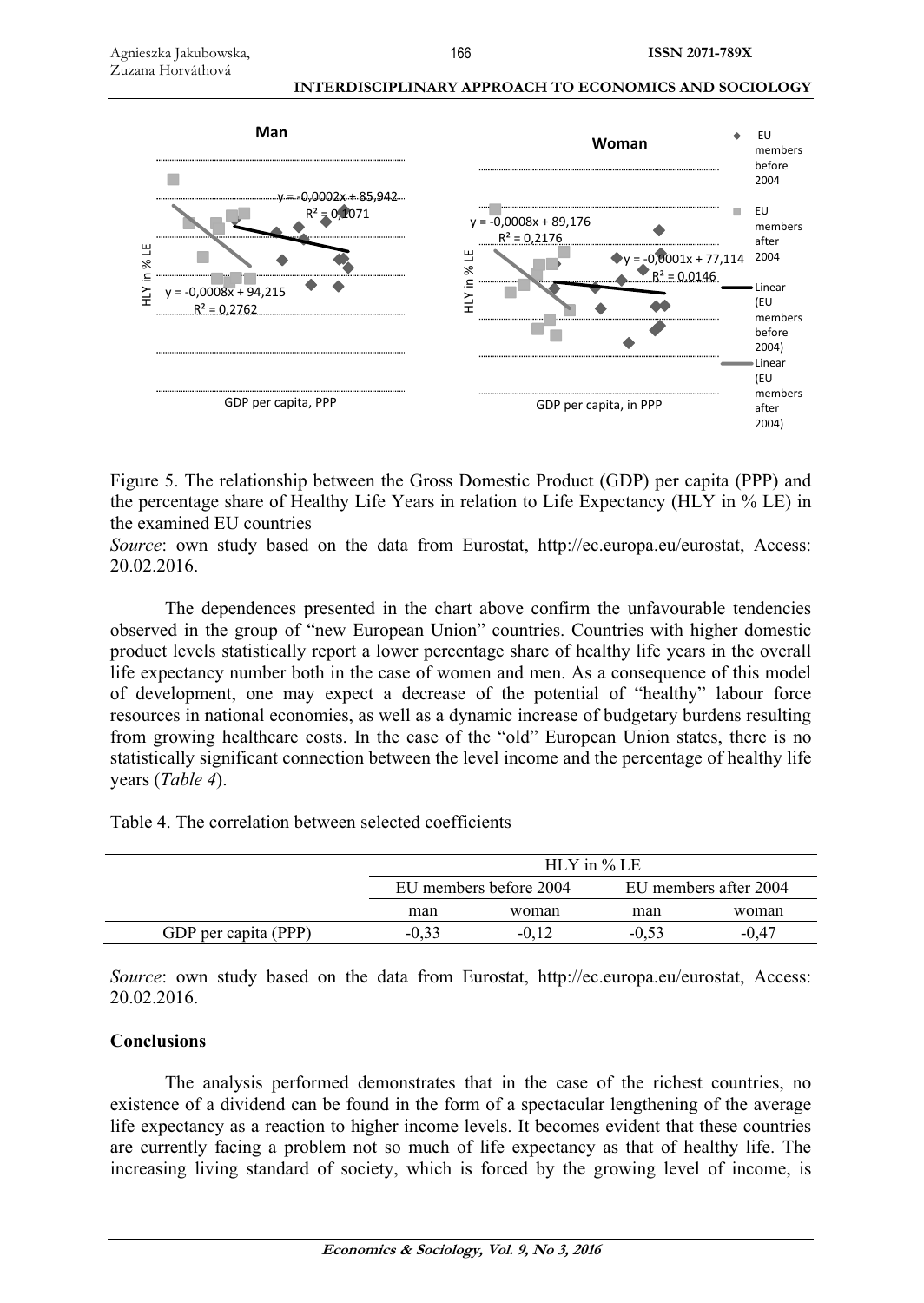contributing to the escalation of the so-called chronic diseases. They constitute the cause of absence from work and lead to premature deaths. Research conducted in this area estimates that chronic diseases constitute in the global scale ca. 75% of the overall causes of the incapacity to work of people in an economically productive age, and they determine a loss of ca. 10% of the potential healthy life years. The results presented in the study demonstrate that the process aimed at an improvement of the health condition of society requires a change of the attitude to the issues of health level determinants in developed states. A critical approach needs to be adopted to the social structure. Results indicate that an absolute improvement of living standards in societies which have achieved a specific level of affluence does not translate into any significant improvement in the average level of health.

Form the point of view of the mechanism of interactions between economic effects and the level of health, it is necessary to recognize both the initial conditions of a given economy and the pattern of its reactions to improved income conditions. With a change of the income level in a given country, both the structure of diseases in society and the opportunities of an effective treatment of these will change.

The fact of the observed negative relation between the national product level and the number of statistical healthy life years constitutes a negative aspect of the transformation of the economies in the Middle and East Europe. However, it should be emphasized that the analysis performed is of a static nature. It assumes that specified paths are duplicated of social and economic development for those countries which have completed their political system transformations. However, accepting a dynamic perspective and finding of positive model: a state which breaks the unfavourable patterns that observed on the EU level, would require a separate analysis.

# **References**

- Aghion, P., Howitt, P., Murtin, F. (2010), The Relationship Between Health and Growth: When Lucas Meets Nelson-Phelps, *National Bureau of Economic Research, Working Paper Series*, No. 15813.
- Ashraf, Q. H., Lester, A., Weil, D. N. (2008), When Does Improving Health Raise GDP? *National Bureau of Economic, Research Working Paper Series*, No. 14449.
- Bloom, D. E., Canning, D. (2008), Population health and economic growth, *Commission on Growth and Development Working Paper* No. 24 (Washington, DC: World Bank).
- Bloom, D. E., Canning, D., Fink, G. (2009), Disease and development revisited, *National Bureau of Economic Research*, No. w15137.
- Chłoń-Domińczak, A., Marek, M., Rabczenko, D., Stokwiszewski, J., Wojtyniak, B. (2011), *Analysis of health and socio economic characteristics of district level populations in Poland*, Biennial Collaborative Agreement between the Minister of Health of Poland and the Regional Office for Europe of the World Health Organization 2010-2011.
- Cutler, D., Deaton, A., Lleras-Muney, A. (2006), The Determinants of Mortality, *Journal of Economic Perspectives*, 20(3), pp. 97-120.
- Deaton, A. (2003), Health, Inequality, and Economic Development, *Journal of Economic Literature*, 41(1), pp. 113-158.
- Howitt, P. (2005), Health, human capital, and economic growth: A Schumpeterian perspective, In: *Health and economic growth: Findings and policy implications*, pp. 19- 40.
- Jakubowska, A. (2016), Health and limitations in health as the determinant of human capital eff ectiveness: perspective of the EU Member States, *Journal of International Studies*, Vol. 9, No 1, pp. 240-251, DOI: 10.14254/2071-8330.2016/9-1/18.